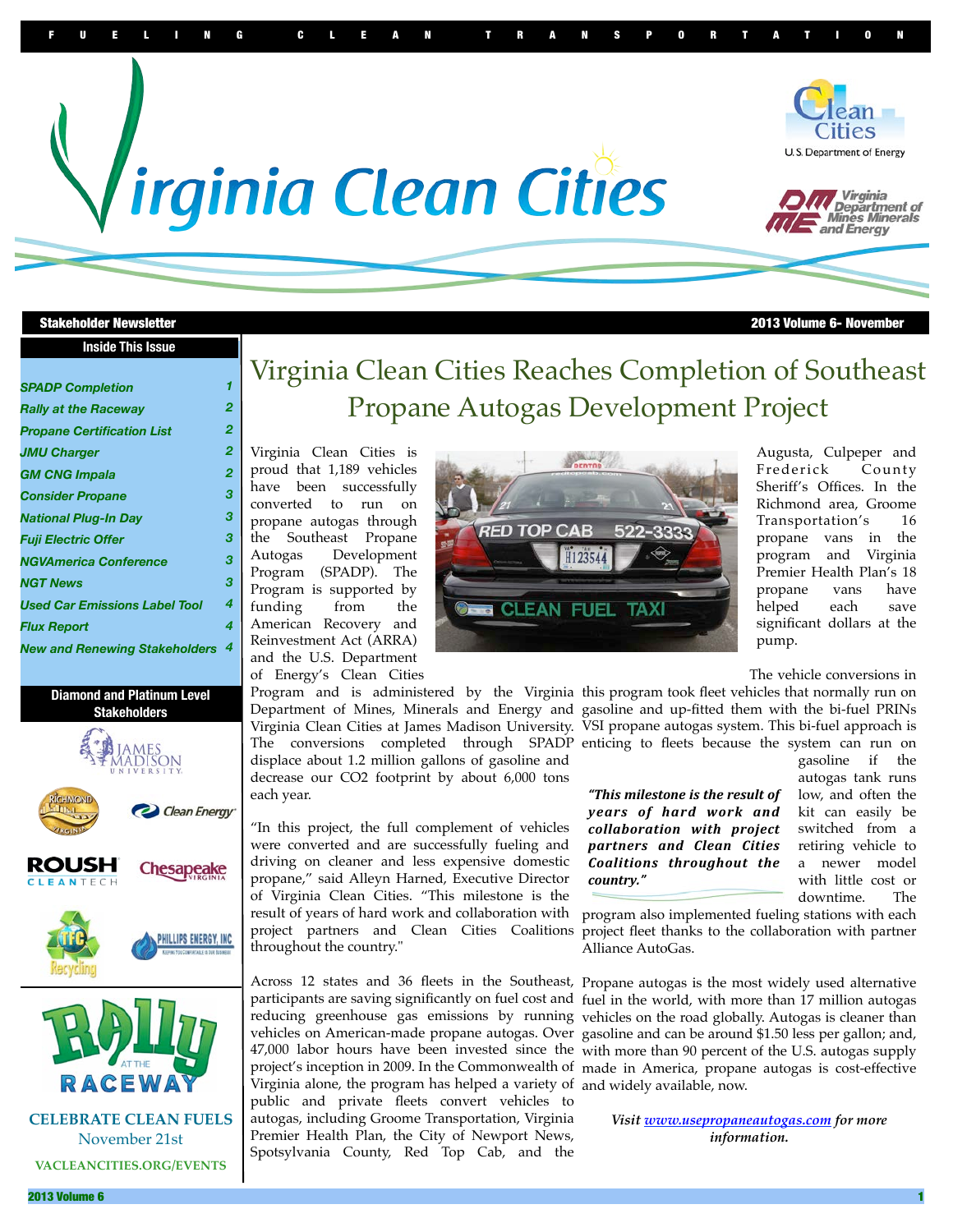FUELING CLEAN TRANSPORTATION

## Rally at the Raceway

Virginia Clean Cities would like to invite you to our first annual awards night and fundraiser! We have an amazing program planned for alternative fuel enthusiasts on November 21st from 4-8pm at the Richmond International Raceway Torque Club. Alternative fuel vehicles of all types will drive across the state to converge for our Clean Fuel Awards. Entrepreneurs, fleet managers, and policy makers will come together for a State of the Alternative Fuel Industry Address. The event will also feature ride and drive opportunities, as well as cocktails and hors d'oeuvres. This will be a great opportunity for Virginia Clean Cities stakeholders from across the Commonwealth to come together to celebrate the progress that's been made in the past year, and look ahead to what we can accomplish together in the future.



As a coalition, your support is essential to make everything we do, including this event, a success. Sponsorship of

this event entitles your organization the valuable opportunity to showcase your ideas, brand, and products, and this event will also raise program funds to advance clean alternative fuel programs in Virginia over the next year. Event Sponsorships also include complementary tickets for fleet For more information about sponsorship opportunities, please visit the event page at **[vacleancities.org/events.](http://vacleancities.org/events)** 

**Individual attendees who do not come with a member or sponsor will be asked for contributions of \$50 for a ticket.** Coalition stakeholder members receive one stakeholder members receive one complementary \$50 ticket, and will be offered display space on an 8.5x11 table at the reception. Any organization increasing their current Virginia Clean Cities membership level will receive one extra \$50 ticket and will be recognized as expanding stakeholders during the event. Organizations signing on as new VCC stakeholders will be offered a complementary \$50 ticket and will be recognized at the event. You won't want to miss this opportunity to celebrate clean fuels and network with other professionals who are invested in the Commonwealth's transportation future!

For further details, visit the event site at [vacleancities.org/events.](http://vacleancities.org/events)

## Comprehensive Propane Certification List Available Online

If you are thinking about making the move to propane fuel in your fleet, you must be sure that your vehicles are certified for propane conversions. An updated list of propane autogas vehicles certified by the U.S. Environmental Protection Agency, the California Air Resources Board, or both has been posted online at **[autogasusa.org](http://www.autogasusa.org/)**. The PDF list is compiled and updated periodically by the Propane Education and Research Council (PERC). The information provided includes vehicle make, model, year, engine type, and manufacturer.

# James Madison University Installs EV Charger

Recently, James Madison University installed a brand new Eaton 240 volt fast charger at the Integrated Science and Technology building on the university's East Campus. The charger was installed as part of a student project by Dilan Abdullah, a Geographic Science major at the university.

In 2009, Virginia Clean Cities formed a partnership with James Madison University enabling both organizations to leverage resources, current initiatives, and future opportunities. Virginia Clean Cities has an office at James Madison University, and serves as a cornerstone program in the Institute for Energy and Environmental Research (IEER).



# GM Introduces CNG Impala

General Motors recently announced that it will be building a Chevrolet Impala sedan for retail and fleet applications that operates on a bi-fuel basis on either gasoline or compressed natural gas. The vehicle will be available as 2015 model-year offering in the summer of 2014. This vehicle will be the very first CNG passenger car offered directly from a major American-owned manufacturer. As CNG becomes more affordable and prevalent, this is yet another example of serious progress in advancing our domestic energy future.

GM and it's Chairman and CEO, Dan Akerson, recognize that a bi-fuel option is an example of using affordable technology to



reduce oil consumption and save con su mers money at the pump. "We know that U.S. energy s e c u r i t y won't come

from a one-off moonshot," Akerson said. "It will flow from our systematic investment in technology and innovation... our drive to get more from existing energy sources and renewables... our commitment to conservation... and it will be assured by fully and safely exploiting our shale gas reserves."

The vehicle addresses range anxiety issues by featuring a factory-engineered and fully warranted powertrain that switches seamlessly from CNG to gasoline. The CNG tank will have a capacity of 7.7 gasolinegallon equivalent (GGE), and will be horizontally positioned in the trunk of the vehicle behind the rear seat-back. The powertrain is a 3.6L V6 with port fuel injection and 230 horsepower when running on CNG.

The base vehicle will be built in Oshawa, then the vehicle will be shipped to ROUSH in Plymouth, Michigan for installation of the CNG system. Fleet and retail ordering will begin in March of 2014 with production beginning during the summer.

For more information about CNG and how it can save your fleet money today, visit **[vacleancities.org.](http://vacleancities.org)**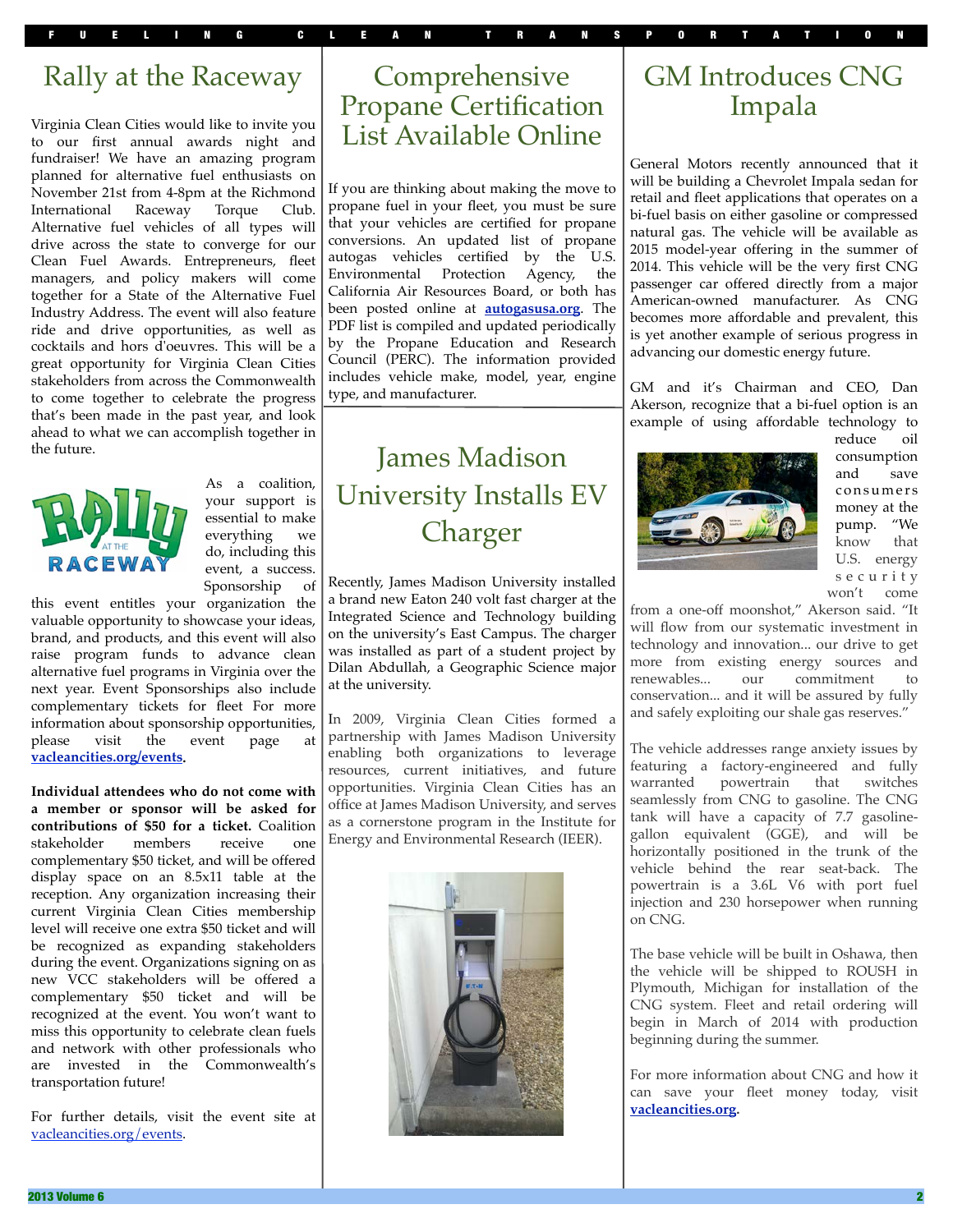# Consider Propane

The decisions made today give United States businesses the power to become part of the solution tomorrow to reduce air pollution and dependence on foreign oil — and leave the world a better place.

Providing a cleaner, greener approach to transportation, domestic alternative fuels reduce greenhouse gases and carbon monoxide emissions. And since they're domestically produced, they empower American energy security while supporting thousands of green jobs.



As an example, the nation has an abundant supply of propane — so much that it started exporting the energy source

in 2011. Last year, the U.S. exported 2.5 billion gallons. So far in 2013, the United States has exported an average of 250,000 barrels of propane each month. Propane exports are expected to increase to more than 4 billion gallons per year by 2015.

Here are some facts about propane autogas:

- As the leading alternative fuel both in the United States and the world, it ranks as the third most commonly used vehicle fuel behind gasoline and diesel.
- More than 90 percent of the United States propane autogas supply is produced domestically, with an additional 7 percent from our Canadian friends.
- About 19 million vehicles are powered by propane autogas in the world today. But only about 150,000 of those operate in the United States.

**[ThyssenKrupp](http://www.roushcleantech.com/sites/all/themes/roushcleantech/pdf/TKE_Testimonial.pdf)** is an example of a business switching to propane autogas. The company's fleet of 54 propane autogas vehicles displaces about 108,000 gallons of gasoline each year. ThyssenKrupp is saving more than \$224,000 per year in fuel costs. ThyssenKrupp Elevator relies on this domestic resource to keep its business running.

The time has come to stop exporting our lower-cost and clean energy source to other countries, and use our own resources at home.

# National Plug-In Day



Virginia Clean Cities recently participated in an event as part of National Plug-In Day 2013. VCC brought demo vehicles, including full electric vehicles, as well as plug-in hybrids to Harrisonburg's International Festival. VCC

was able to display these vehicles, as well as educate citizens about the benefits that hybrids and EVs offer.

This year, National Plug-In Day consisted of over 90 events, attracting around 36,000 attendees, thousands of test rides, and more that 145 media stories about the events on TV, radio, print, and online.

#### Fuji Electric Offers \$0 Down, 0% Interest Program

Fuji Electric Corp. of America has announced that they have partnered with Union Bank and Marlin Leasing Corp. to offer their customers convenient financing programs on their DC Quick Charging Stations for electric vehicles. The program offers zero-down, zero-interest financing in an effort to offset the cost of equipment and encourage small businesses to install charging stations at their sites.

The **[Financing Program](http://r20.rs6.net/tn.jsp?e=001or98xqV0rCO_1BEG9j3vwNpHNsLfUy-OqBHq7O45CoURHXjjDkybt1RvPL_U-0P4jLIQRGrrnVnZQAtS5xAeVZGhyX8R48_U0PvGChbydO4R0bttdN74-ZfxuTUmn2vwOaR49mEVHKXF9nivL664V4u5YKE5QyBfJYepga_Gu4MA7TH090ZEswcEJTIu2HiTr9drNCV05KpLX1vWrenz6Xoqb0hbHZkX1jGR0LJs61RlmnixOPnw8REl2FrILCp1tBkWGUV9-xu3pmmfu3TfoAhWPSkmsF654VtM0gO6oXTQkcuzd5EchNOJdixgnxYlDq2n1hHJEaICwEMJGd-_GQL5cx9VybT-4yKR3HXbnq0YC210XqU7DJpZp3Rdqlm4ELWZfOI1vq9Isc2wO1LT8NfzbJeuRt-7WSuMdq9ziCYg5tW42AsFv-mFulmyqhIMg9RRDCHVtms0ZgBfbrKgtvgmRrQ149BZr5e1NuVHx4DzeYWLnnNWsFuCt5ARMalU)** is currently available to U.S. customers, and is designed to offer quick turnaround time on application reviews to avoid project delays. Customers are assigned a single point of contact within Fuji Electric and Marlin Leasing in order to streamline the process and ensure a smooth, hassle-free experience.

Fuji Electric Corp. of America is a wholly owned subsidiary of Fuji Electric Co., Ltd., and has been responsible for sales and distribution of the company's products since 1970. Fuji Electric Co., Ltd. began developing power electronics equipment in 1923, and is a global leader in industrial products ranging from semiconductors, HMIs, power supply, and power generation equipment to AC drives and electric vehicle charging stations.

# NGV America Conference



NGVAmerica will be hosting the North American Natural Gas V e h i c l e Conference & Expo, scheduled

to take place from November 18-21, 2013 in Atlanta, GA. The event will include 22 breakouts featuring fleet operators and other knowledgeable pros sharing their real-life experiences and practical program tips. The conference expo hall is also slated to feature over 100 exhibitors offering the latest in light-, medium-, and heavy-duty vehicles; CNG /LNG fuel station technology, design and turn-key services; fleet lease and finance options; grant writing and program consulting services; Ride-and-Drive experience NGV performance first-hand. Attendees will also be able to get up-close and hands-on in one of 3 pre-conference technical tours to nearby CNG and LNG fueling stations.

For more information, visit cleanvehicle.org.

# NGT News

If you're looking for a consistent flow of information related



to alternative fuels and advanced transportation technologies, consider optingin to receive the free email newsletter from **[NGT News - Next-Gen Transportation.](http://www.ngtnews.com/subscribe/optin.php)**

We recently partnered with NGT News to give Virginia Clean Cities greater visibility among a wider North American audience. They're highlighting our work, and we're happy to highlight theirs. The **[ngtnews.com](http://ngtnews.com)** website covers various technologies, including natural gas, propane, electric vehicles and more. It also addresses a wide swath of applications, from passenger vehicles and light-duty trucks to Class 8 tractors.

Their email newsletter costs nothing, and you don't have to worry about spam or having your email address sold. This is all about getting information into interested stakeholders' hands.